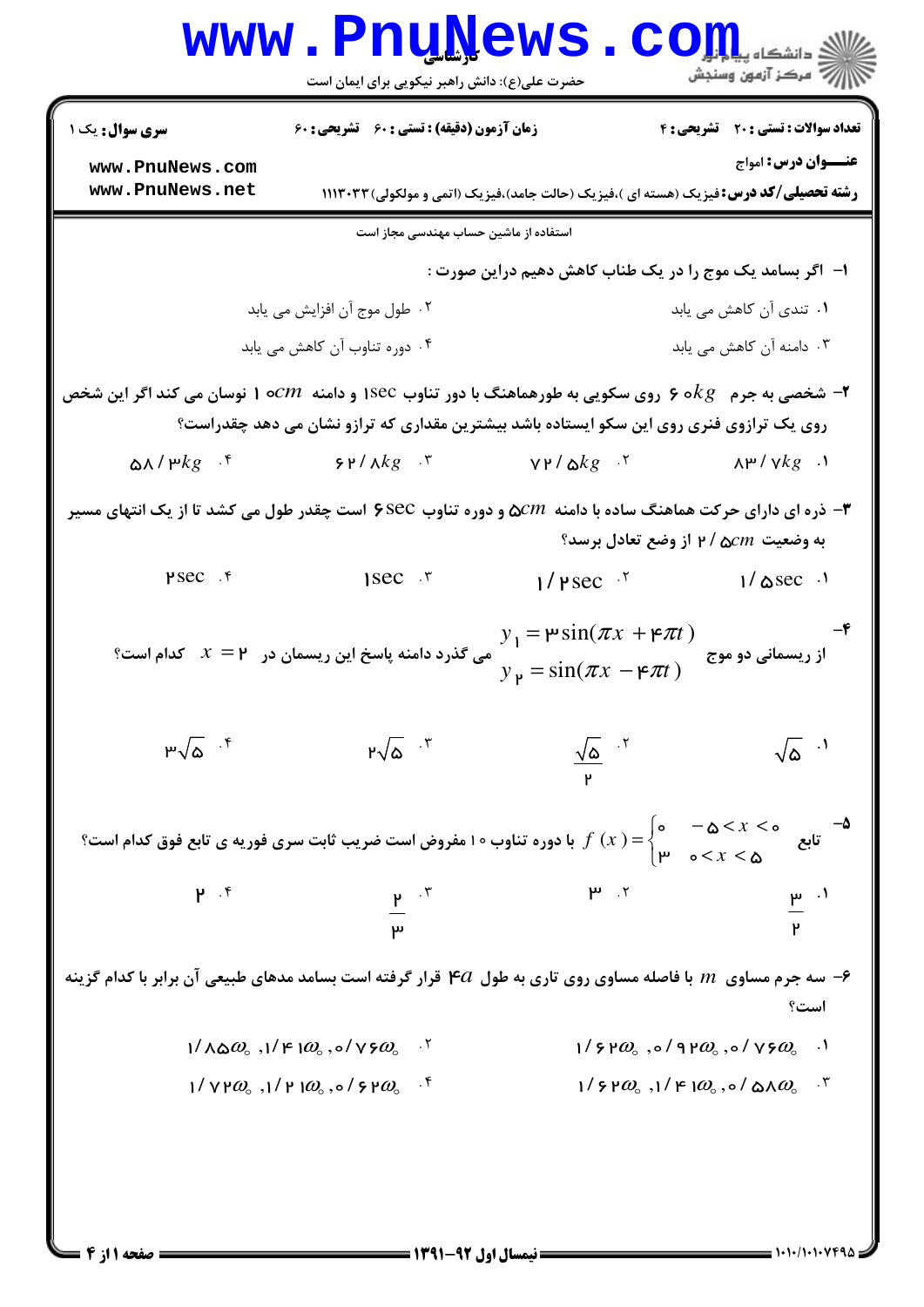

صفحه 2 از 4 ۱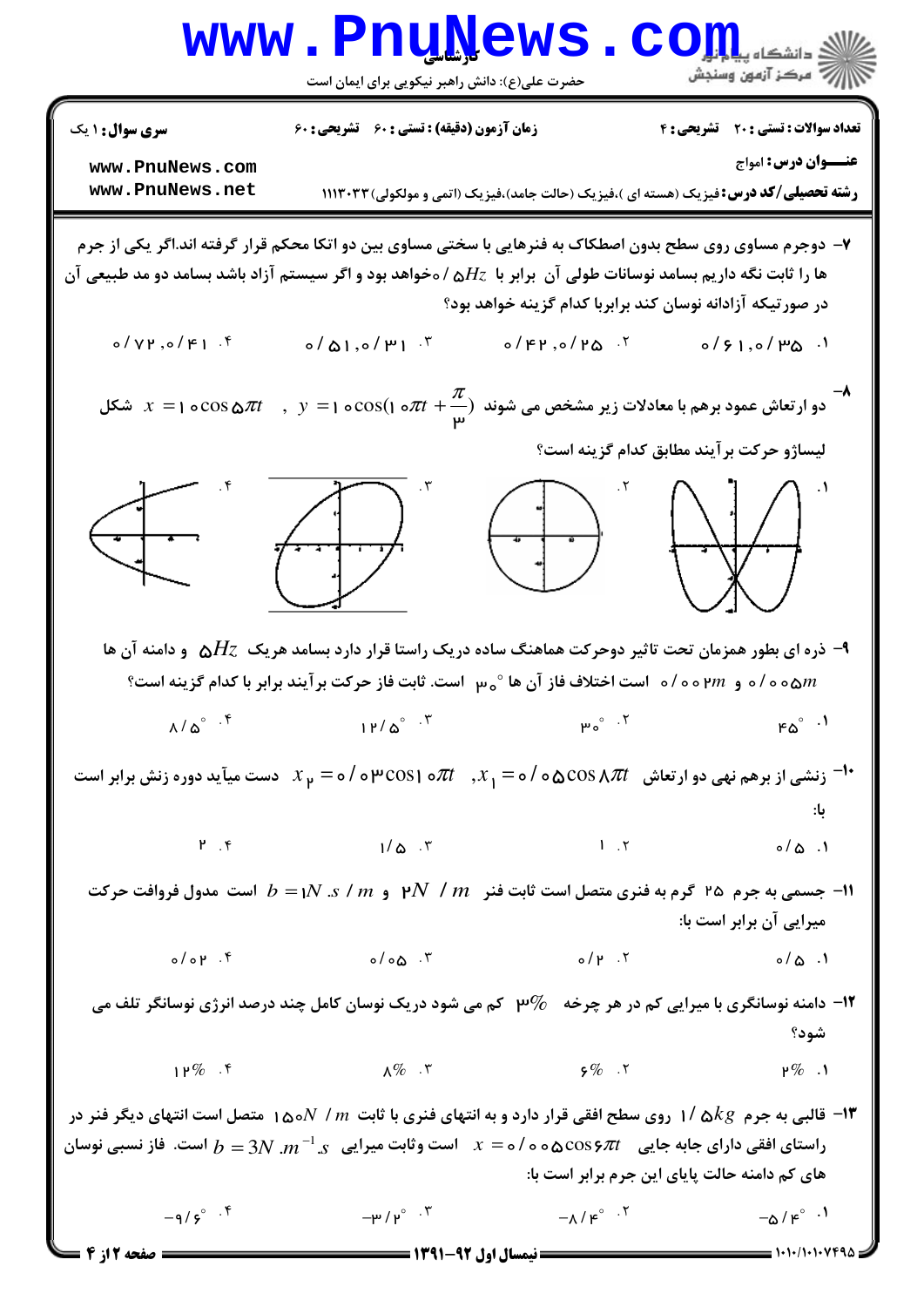|                                                                                                                                                                                                               | <b>www.PnuNews</b>                                                                                                 |                                | ی دانشکاه یی <mark>ا با یا</mark> ل<br>سكز آزمون وسنجش                                                                     |  |
|---------------------------------------------------------------------------------------------------------------------------------------------------------------------------------------------------------------|--------------------------------------------------------------------------------------------------------------------|--------------------------------|----------------------------------------------------------------------------------------------------------------------------|--|
|                                                                                                                                                                                                               | حضرت علی(ع): دانش راهبر نیکویی برای ایمان است                                                                      |                                |                                                                                                                            |  |
| <b>سری سوال : ۱ یک</b>                                                                                                                                                                                        | <b>زمان آزمون (دقیقه) : تستی : 60 تشریحی : 60</b>                                                                  |                                | تعداد سوالات : تستى : 20 تشريحي : 4                                                                                        |  |
| www.PnuNews.com<br>www.PnuNews.net                                                                                                                                                                            |                                                                                                                    |                                | <b>عنـــوان درس:</b> امواج<br><b>رشته تحصیلی/کد درس:</b> فیزیک (هسته ای )،فیزیک (حالت جامد)،فیزیک (اتمی و مولکولی) ۱۱۱۳۰۳۳ |  |
|                                                                                                                                                                                                               |                                                                                                                    |                                | ۱۴- موج تختی از یک محیط می گذرد و جابه جایی ذرات محیط از رابطه زیر پیروی می کند:                                           |  |
|                                                                                                                                                                                                               | (دردستگاه $SI$ ) اختلاف فاز بین دو موقعیت ذره در فاصله زمانی $\Delta S$ / ۰ چقدرا است $\delta$                     |                                | $y(x,t) = o / o \sin(r \pi t + o / o \pi x)$                                                                               |  |
|                                                                                                                                                                                                               |                                                                                                                    |                                |                                                                                                                            |  |
| $v\omega^\circ$ $\cdot$ $f$                                                                                                                                                                                   | $ra^{\circ}$ .                                                                                                     | $1\wedge\circ^\circ$ $\cdot^7$ | $90^\circ$ $\cdot$                                                                                                         |  |
| ° معادله موج در یک نقطه $\displaystyle \sin(\pi t-\frac{\pi}{\mathfrak{p}}) = \sin(\pi t-\frac{\pi}{\mathfrak{p}})$ است معادله موج یک ثانیه بعد کدام است $\displaystyle \sin(\pi t-\frac{\pi}{\mathfrak{p}})$ |                                                                                                                    |                                |                                                                                                                            |  |
|                                                                                                                                                                                                               | $\text{psi}\sin(\pi t - \frac{\mu\pi}{\epsilon})$                                                                  |                                | $\text{psi}\sin(\pi t - \frac{\mu\pi}{\mu})$                                                                               |  |
|                                                                                                                                                                                                               | $\text{psi}\sin(\pi t - \frac{\Delta \pi}{\mu})$                                                                   |                                | $\text{psi}\sin(\pi t + \frac{\text{P}}{\text{m}})^{-\tau}$                                                                |  |
|                                                                                                                                                                                                               | موج رونده ای ازیک تار به چگالی ا $_{1gcm^{-1}}$ / 50 دارای کشش $N$ ه ه ۴ است می گذرد پاگیری مشخصه تار در مقابل این |                                |                                                                                                                            |  |
|                                                                                                                                                                                                               |                                                                                                                    |                                | موج برابر است با :                                                                                                         |  |
| $\Lambda$ . T                                                                                                                                                                                                 | $\mathbf{1} \cdot \mathbf{r}$                                                                                      | $\mathbf{r}$ $\mathbf{r}$      |                                                                                                                            |  |
|                                                                                                                                                                                                               | ۱۷- امواج صوتی ًبه طور قائم به فصل مشترک آب و فولاد می تابد اگر پاگیری مشخصه آب و فولاد به ترتیب                   |                                |                                                                                                                            |  |
|                                                                                                                                                                                                               | ا ۱ و ۱ $^-\star$ ۲۰ م ۱/ ۴۳×۱ او ۱ $^-\star$ ۳۰ م او ۲۰ م (۱۰ م باشد چه درصدی از انرژی موج در فصل مشترک آب $^2$   |                                |                                                                                                                            |  |
|                                                                                                                                                                                                               |                                                                                                                    |                                | و فولاد باز می تابد؟                                                                                                       |  |
| $\lambda$ ۶%.۴                                                                                                                                                                                                | ሥያ $\%$ . ۳                                                                                                        | ۴۸ $\%$ . ۲                    | $\mathtt{\Delta}$ ۶ $\%$ .۱                                                                                                |  |
| ۱۸- سیم یکنواختی به طول $m$ ۲۵ / ۱ و جرم ۷۶٪ ۸ با نیروی ۱۲۰۸ کشیده شده است بسامد مد اصلی سیم $\bullet$                                                                                                        |                                                                                                                    |                                |                                                                                                                            |  |
|                                                                                                                                                                                                               |                                                                                                                    |                                | چقدراست؟                                                                                                                   |  |
| $9Hz$ <sup>f</sup>                                                                                                                                                                                            | ۴۸ $Hz$ ۰                                                                                                          | $\Delta$ ۶ $Hz$ ن              | $\cdot$ ہ $H$ ץ                                                                                                            |  |
|                                                                                                                                                                                                               |                                                                                                                    |                                | <b>۱۹</b> گزینه درست کدام است؟                                                                                             |  |
|                                                                                                                                                                                                               |                                                                                                                    |                                | ۰۱ تابش های الکترومغناطیسی ( از جمله نور) در خلاء پاشنده اند                                                               |  |
| ٠٢ امواج عرضى در ريسمان ناپاشنده اند                                                                                                                                                                          |                                                                                                                    |                                |                                                                                                                            |  |
|                                                                                                                                                                                                               |                                                                                                                    |                                | ۰۳ امواج صوتی در گاز پاشنده اند                                                                                            |  |
|                                                                                                                                                                                                               |                                                                                                                    |                                | ۰۴ امواج صوتی با بسامدهای مختلف با سرعتهای مختلف از گاز می گذرند.                                                          |  |
|                                                                                                                                                                                                               |                                                                                                                    |                                |                                                                                                                            |  |